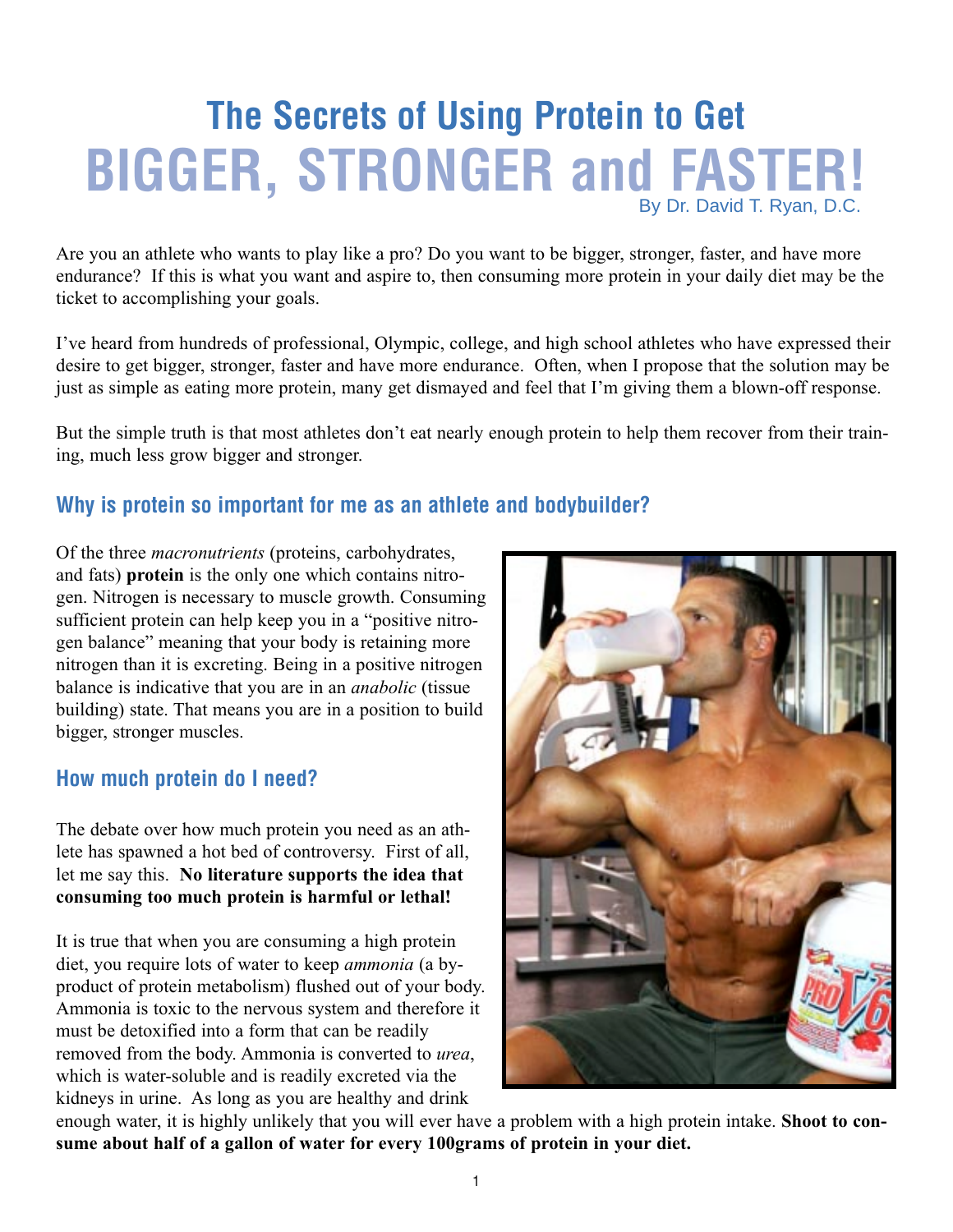If you are a high school athlete who is trying to gain weight, then eat more protein. I have been coaching young adults for over 30 years now. "Eat more and eat more protein," is the best advice you can get. The combination of sleep and food will make you bigger. **Now with all that said, let me simplify this:**

**An athlete's protein needs = 1-2 grams of protein/day per pound of bodyweight.**

How can I say that? Because the American Dietetic Association , the American College of Sports Medicine, and even the Dieticians of Canada are in agreement on this.

**It is generally accepted that the average athlete will require only one gram of protein per pound of bodyweight. Therefore a 100 pound athlete needs 100 grams of protein/day, spaced out evenly over multiple meals.**

However, heavy training athletes will require twice that amount. **A 200 pound strength athlete may need as much as 400 grams of protein per day! A hard training athlete can consume up to 60 grams of protein every 3-4 hours.** Going past that amount will result in wasted protein and excess calories.

These guidelines are based on male athlete requirements, but similar guidelines have been followed by females with success. Sufficient protein is even more important for aging athletes. Research shows that protein in the older adult provides considerable benefits and does not result in toxic effects. The exact amounts are still undetermined if you are over 50. Chances are that you will need less, since cellular reproduction slows down as you age.

The tables below are provided for your reference.

| Who?                       | <b>How Much?</b><br>PRO g/kg BW/day |
|----------------------------|-------------------------------------|
| RDA for sedentary adult    | 0.8                                 |
| Physically active adult    | 1.0                                 |
| Endurance athlete          | $1.2 - 1.4$                         |
| Strength athlete           | $1.4 - 1.8$                         |
| Adolescent athlete         | $1.0 - 2.0$                         |
| Maximum for adult athletes | up to $2.0$                         |

## **Table: ADA (American Dietetic Association)**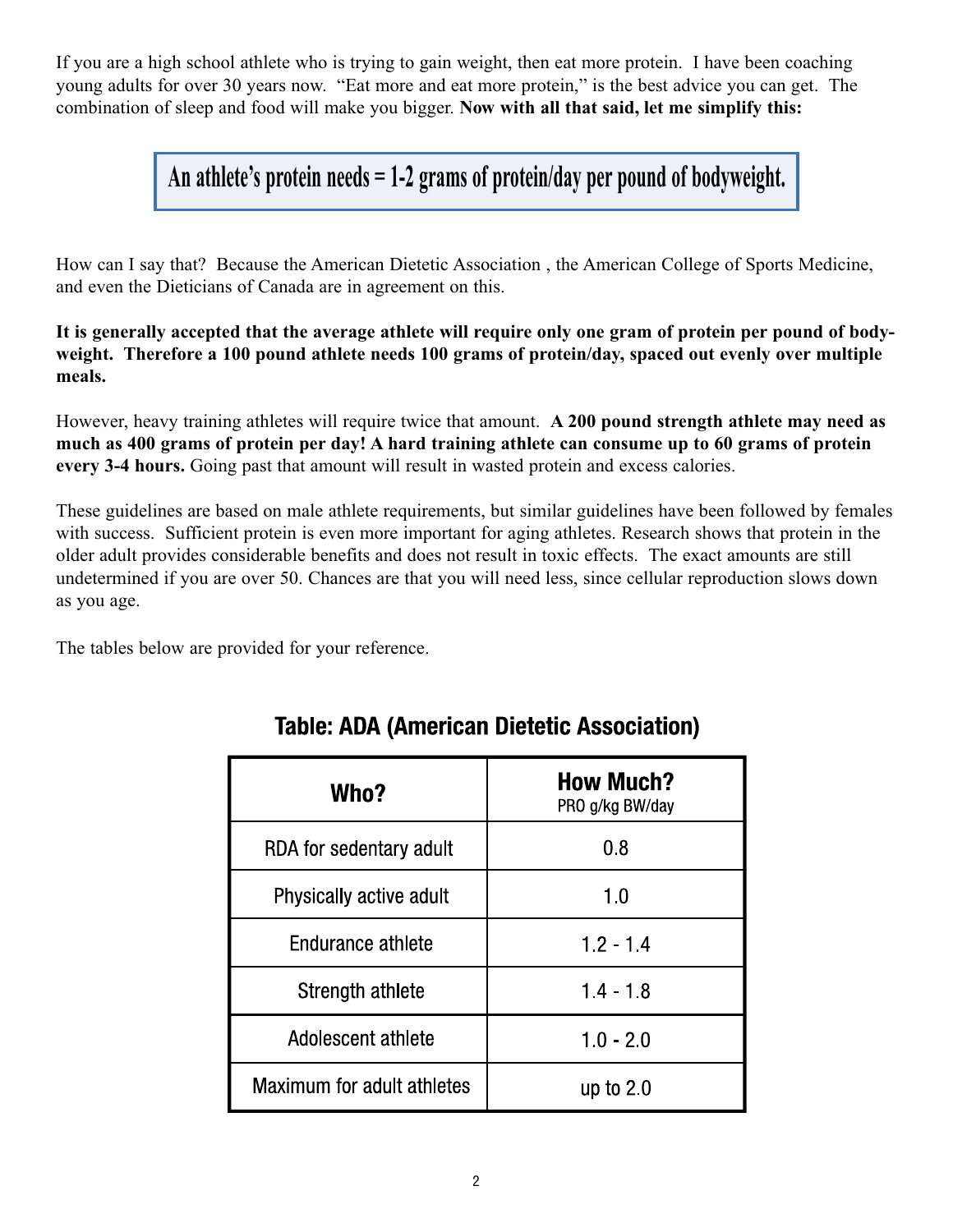## **The American College of Sports Medicine (ACSM), American Dietetic Association (ADA) and Dieticians of Canada (DC) recommend:**

**·** Protein recommendations for endurance athletes are 1.2 to 1.4 g/kg body weight per day, whereas those for resistance and strength-trained athletes may be as high as 1.6 to 1.7 g/kg body weight per day.

**·** These recommended protein intakes can generally be met through diet alone, without the use of protein or amino acid supplements, if energy intake is adequate to maintain body weight.

### **Some of the implications of the ACSM/ADA/DC Position Statement are that:**

**·** Individual protein requirements may be influenced by the size of an athlete as well as the demands of his/her sport (i.e., whether the sport is mainly "endurance"- or "strength"-oriented). For example, a 60 kg (132 lb) cross-country runner might require 70-85 grams of protein per day, whereas a 100 kg (220 lb) football player might require up to 160-170 grams of protein daily.

**·** Athletes require ~10-15% of their daily energy intake from protein, provided that sound nutritional practices are followed and energy intake is sufficient to maintain body weight. If, for example, an athlete consumes 3,000 kcal and 10% of those calories are from protein, that's enough to provide 75 grams of protein (3,000 x 0.10 / 4 kcal per gram of protein).



## **Side Effects of Eating Too Much Protein**

**1.** Excess protein may result in excess calories becoming stored as fat. However, this is unlikely as protein must be broken down through many metabolic steps before it can be converted into a form which can then be stored as fat.

**2.** Intestinal irritation including constipation, diarrhea, gas, and bloating. Most of these symptoms can be controlled by using digestive enzymes and consuming sufficient fiber. Varying the protein source is also helpful.

**3.** Dehydration. Be sure to drink sufficient water – up to ? gallon per each 100 grams of protein consumed. When insufficient water is consumed it can result in symptoms ranging from simple fatigue to complicated neurological disorders.

**4.** Auto-immune reaction, resulting from using the same protein supplement repetitively for long periods. To prevent this, use different protein supplements periodically.

You can build up an immune reaction to any protein drink if you overuse it for long periods of time. Vary both your natural protein sources (meat, fish, chicken, turkey, etc.) and protein supplements (whey, multi-blends, soy, etc.)

**5.** Elevation of liver enzymes.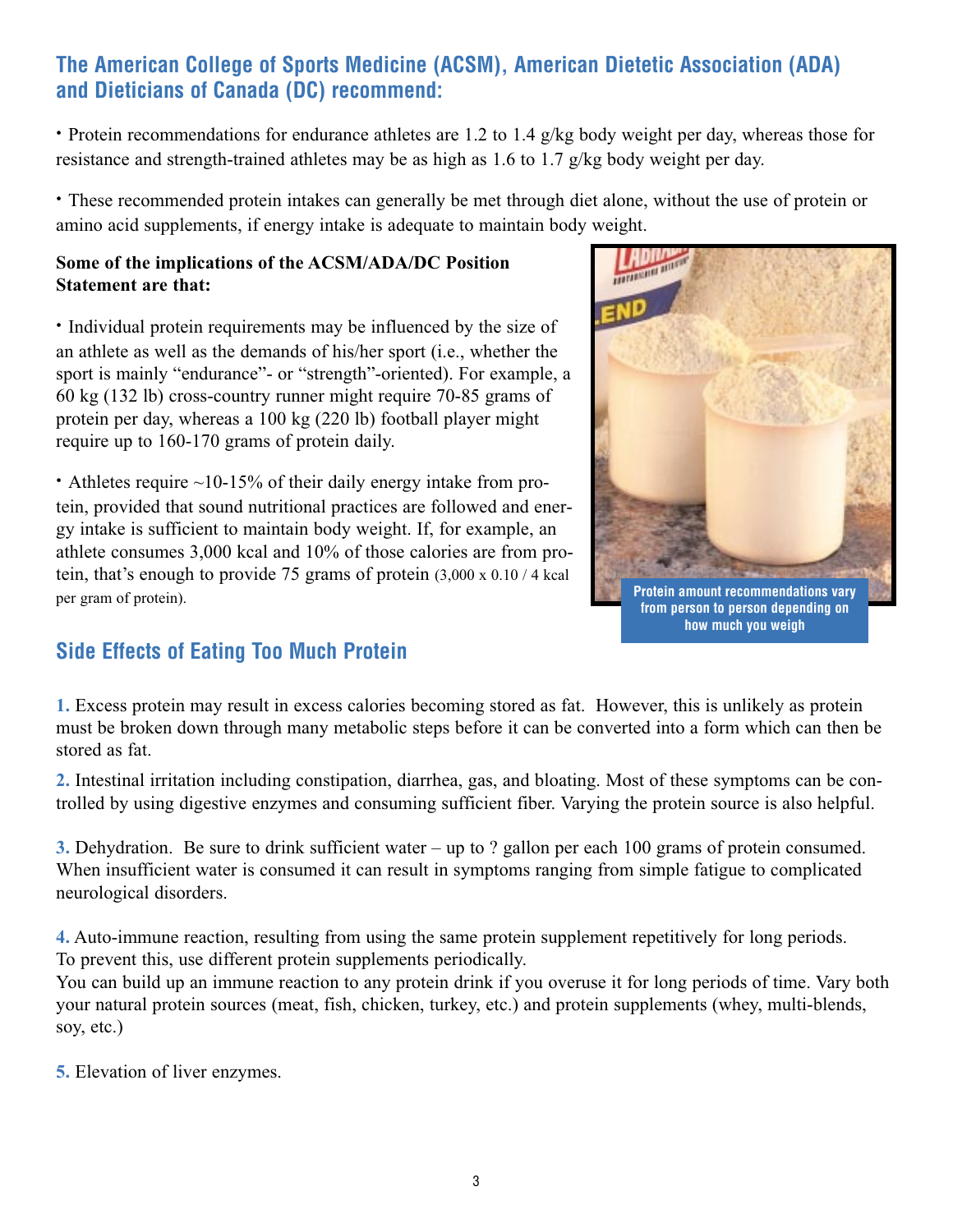## **Side Effects of Not Eating Enough Protein**

- **1.** Bloated stomach.
- **2**. Loss of coordination.
- **3.** Loss of sleep.
- **4.** Loss of hair.
- **5.** Dry skin.
- **6.** Vision problems.
- **7.** Digestion problems.
- **8.** Weakness.
- **9.** Lack of weight gain and worse, weight loss due to loss of lean muscle tissue.
- **10.** Chronic sinus trouble, allergies, anemia, pain, weak joints, bruising, difficulty breathing.

## **How is protein digested?**

Protein is made up of long chains of *amino acids*. If you think of proteins as a train, then amino acids are the boxcars which together make up the train. When you eat protein, proteolytic enzymes in your body break the proteins down into amino acids, which are then absorbed. Digestion of proteins is called *deamination*. The removal of the amino groups of all twenty amino acids begins with the conversion of amino groups to just one amino acid - *glutamic acid* (or glutamate ion.)

Once protein is taken in by the mouth, the digestive process begins. It is a very short trip, since most of the protein is digested within the first few feet of the digestive tract. The *stomach* leads to the *duodenum*, which leads to the *small intestine*. Almost 100% of protein is digested and absorbed in the duodenum.

## **When should I consume protein?**

The simple answer is, "at a time when you will not be engaging in strenuous physical activity." When you work out, blood is transported to your muscles and away from your stomach and digestive anatomy. Training a large muscle group such as your legs can demand up to 65% of your blood supply! As your legs and stomach play "tug of war" over the blood supply, your digestion is stressed, causing nausea and reducing the absorption of protein.

### **The best times to consume your proteins are:**

**1. First thing in the morning upon awakening**, to stop the *catabolism* (tissue breakdown) that results after several hours of sleeping, and jump start your body into an *anabolic* (tissue building) stage. The best protein for this meal is a complete protein such as scrambled egg whites or a protein shake containing a multi-blend of proteins, such as **Lean Body® Breakfast, or Lean Body® Ready-to-Drink (RTD) Shakes**. Be sure to also consume some carbohydrates with your protein, such as oatmeal or whole grain cereal.

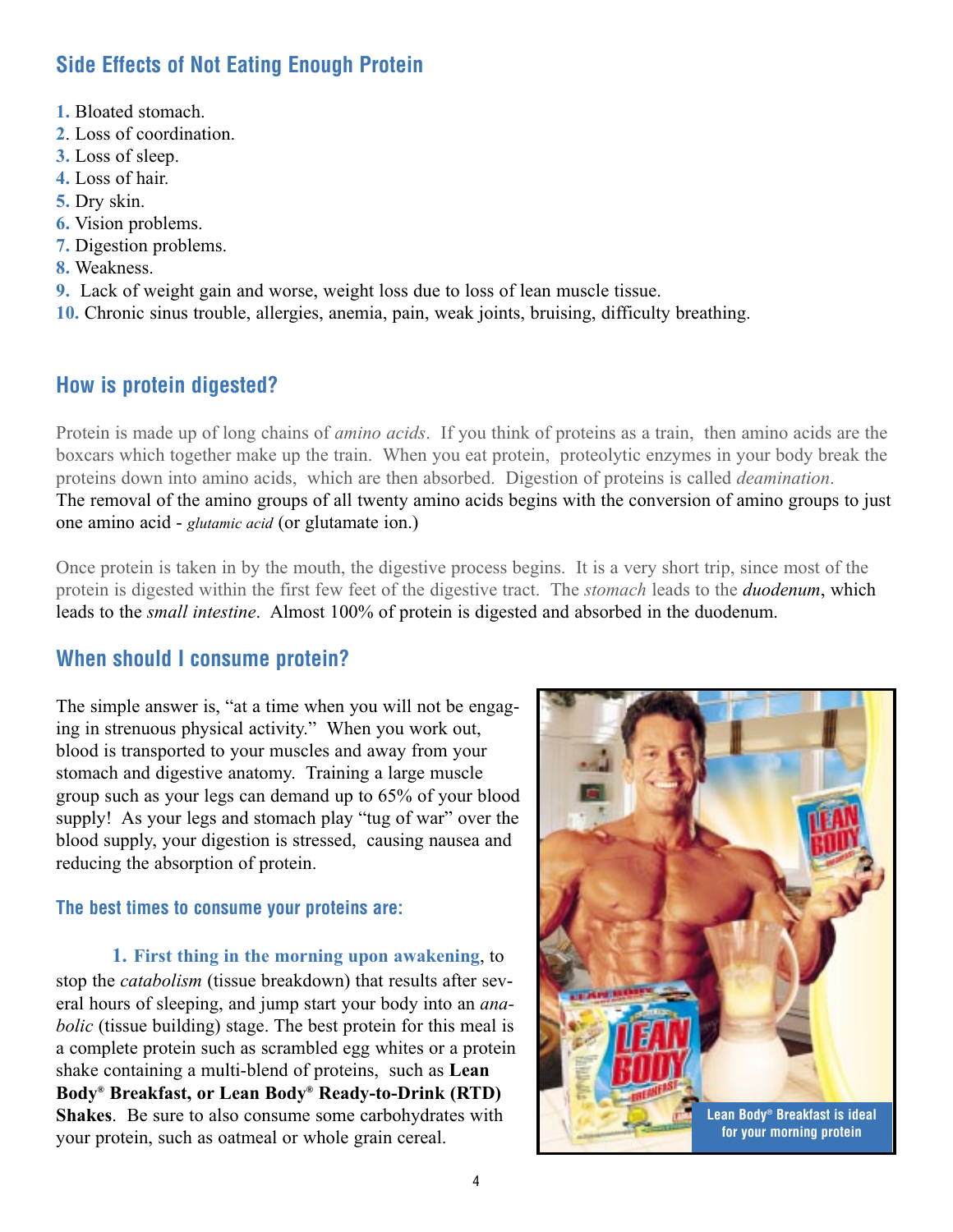**2. Every 3-4 hours thereafter as part of a complete meal.** Giving your body protein every 3-4 hours promotes a positive nitrogen balance and will ensure that your muscles are supplied with the nutrients they need to grow. Remember to wait at least 1-1.5 hours after a meal to train. The best proteins to consume during your daily meals are lean chicken, fish, or turkey or a protein shake such as **Lean Body® Meal Replacement Shakes and Ready-to-Drink Shakes. For higher protein intakes, ProV60® or Lean Body® Mass 60** is recommended. These proteins are broken down and absorbed slowly over a period of hours, providing long lasting nourishment to your muscles.

**3. Pre-exercise meal.** Using proteins that are mostly isolates will digest the fastest. Take a high quality whey protein isolate such as **Iso Power 60™** about 30-60 minutes prior to exercise to allow for proper digestion. Take in 30-60 grams, along with a piece of fruit such as a banana.

**4. Directly after your training.** Within 30 minutes of training you should consume 75-100 grams of carbohydrates in the form of potatoes, whole grain bread with jam, bananas, rice, or whole grain cereal with skim milk. You need this to raise blood sugar levels in your body. This sugar will be deposited in the cells of your muscles and liver. The insulin released by your body in response to the carbohydrates will promote the uptake of amino acids into muscles as well. For this meal, you should consume 40-60 grams of a high quality whey protein isolate such as **Iso Power 60™**. Unlike protein blends which take hours to digest Whey Protein

Isolate (WPI) is digested very quickly (within 30-45 minutes) so that your body can begin post workout muscle repair right away. Then, one hour later, have a complete whole food meal consisting of a protein such as chicken, turkey or fish, along with a complex carbohydrate such as sweet potatoes, rice and beans, or whole grain rice. (See sample diet pg 11)

**5. Right before bedtime.** Using a protein with a high casein content will allow for absorption over an extended time period and help stabilize your insulin through out the night. This should allow you to sleep better through the night. A light protein shake using **ProV60®** will provide time-release amino acids that your body can use to repair and build muscle all night long. Take in between 30-60 grams, depending on your duration of sleep and ability to digest protein.



## **What are the advantages of using protein shakes?**

### **1. You can tailor the type of protein you consume to meet your specific training needs.**

For example, you can choose a multi-protein blend protein powder fortified with carbohydrates, vitamins and minerals for your meals (**Lean Body®**); a whey protein isolate to use right after training to enhance recovery (**Iso Power 60™**); and a low-calorie multi-protein blend at bedtime to promote nighttime muscle repair and growth (**ProV60®**.) Tailoring your protein intake in this fashion is more difficult to achieve with prepared food.

**2. Protein powders increase compliance with a high protein nutrition program.** Protein shakes are usually easier to make and consume than an equivalent amount of steak, turkey, chicken or fish. Eating a chicken breast every three hours is possible, but cumbersome for most people. Because of their ease of preparation and their delicious taste, protein drinks make it easier for you to comply with your program.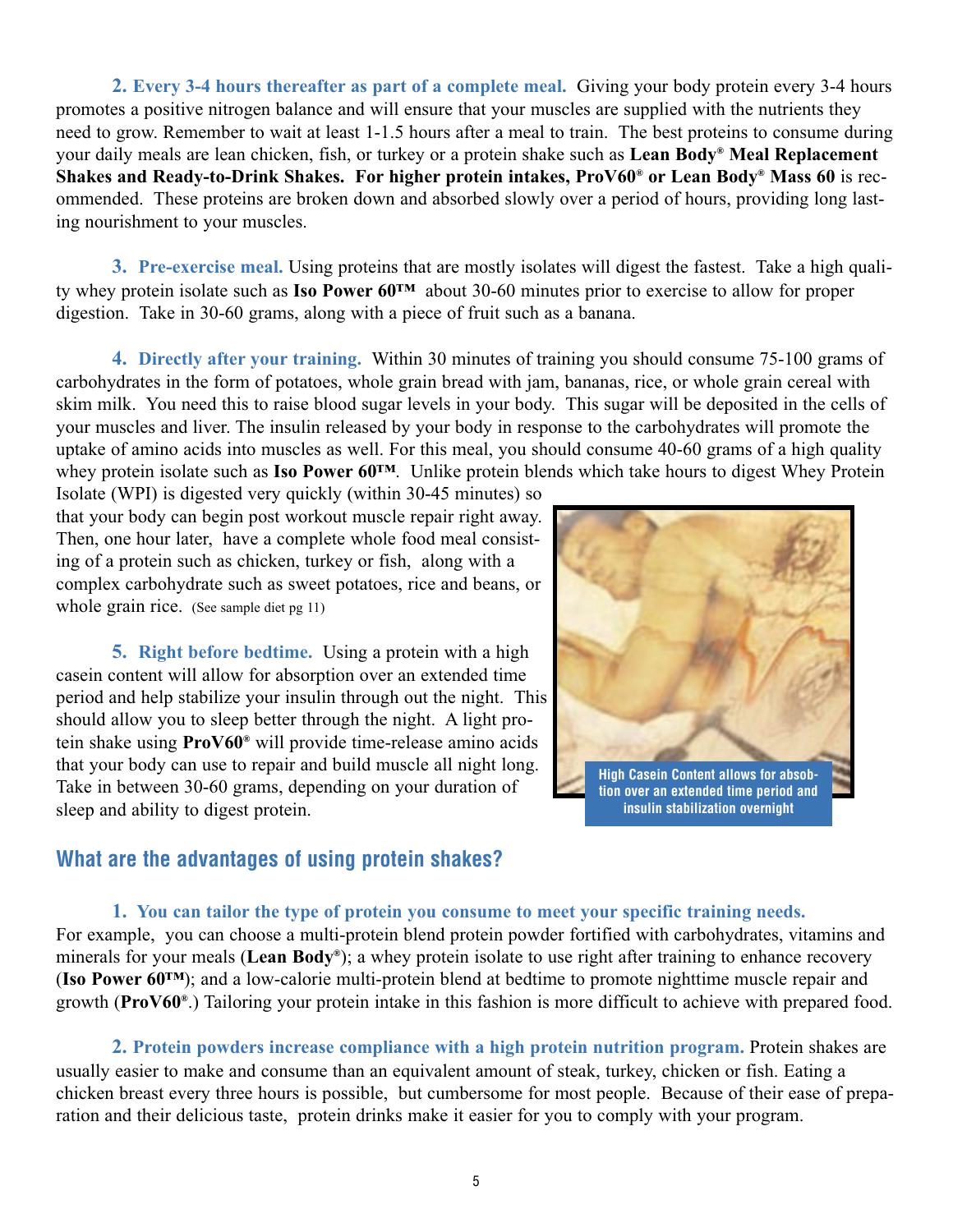**3. Improved digestibility and absorption equals greater results.** The protein particles found in protein powder have already been ground down into a fine powder during manufacturing. This powder provides a large surface area with which the proteolytic enzymes in your digestive tract can make contact. The result is higher digestibility and absorption of the protein. Even if you were to chew a piece of steak, chicken, fish, or turkey for many minutes, you could never grind it down to a particle size as fine as that found in protein powder. When protein powder is suspended in fluid and ingested, it enters the stomach where it makes contact

with proteolytic enzymes, which begin to break down the protein shake into its constituent amino acids, before it is quickly sent to the duodenum for absorption. That means more free amino acids are absorbed to keep you in a positive nitrogen balance, and that means building muscle faster.

**4. Value.** Ounce for ounce, high quality protein like that found in Labrada's protein powders, meal replacements and ready-to-drink shakes provide



a better value than chicken, turkey, fish or steak. This is especially true when you consider the cost and time of preparation at home or the cost of restaurant-bought food, not to mention speed and convenience!

## **Protein Supplements: What kinds of proteins are in my powder?**

### **Milk Protein**

Dairy based protein is the most common form of protein used in protein powders. (Soy is the other major protein source.) There are two main proteins that make up the protein found in milk: *Whey and Casein*.

### **WHEY**

Whey Protein makes up about 20% of the protein found in milk. It is available in two major forms known as *whey protein concentrate (WPC) and whey protein isolate (WPI).* 

**Whey Protein Concentrate (WPC)** is exactly what the name implies; it is a concentrated form of whey protein. WPC contains an abundance of essential and non-essential amino acids and is an excellent source of all the essential amino acids. *Essential amino acids* are those that your body cannot produce on its own and therefore, must be obtained from the daily diet. Whey protein is also extremely rich in the *branched chain amino acids (BCAAs)*, leucine, isoleucine, and valine.

BCAAs are unique because they are metabolized in the muscles and not in the liver like other amino acids. Branched chain amino acids make up one-third of muscle protein and are important to bodybuilders because training increases the body's demand for them. An adequate supply of BCAAs in the blood is insurance against loss of muscle size and strength.

Whey protein is also rich in the amino acid, *taurine*, which supports muscle volume at the cellular level. In addition, whey is high in glutamine, which accounts for approximately 60% of all free amino acids in the body.

**Glutamine** is vitally important to muscle growth. Glutamine has a super-unique role: it can be utilized by the body as a fuel, used for a new body protein, and to make other important compounds and amino acids. There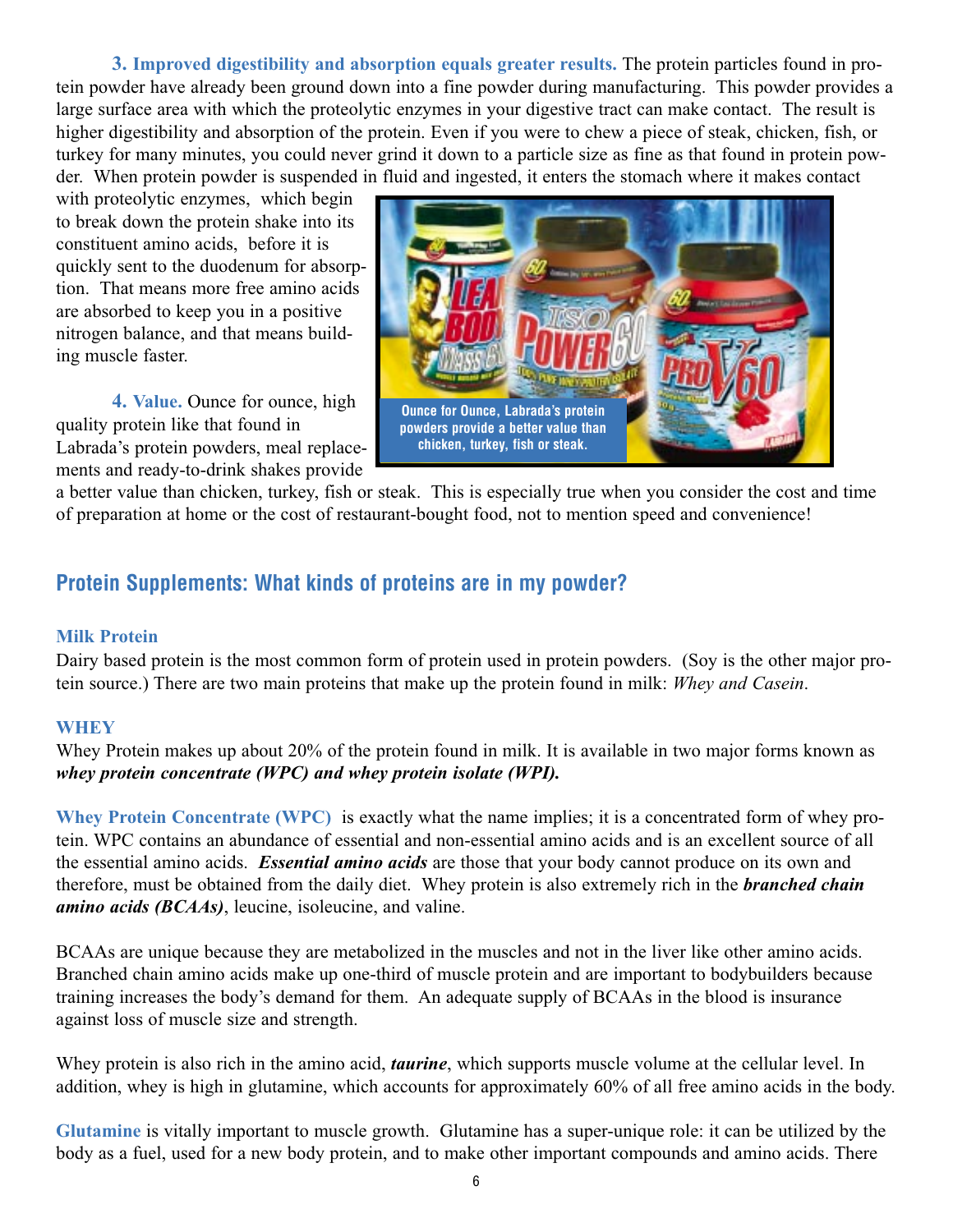are especially high concentrations of glutamine in muscle cells. If you do not eat enough glutamine-rich foods (like whey protein) your body tears down muscle tissue to supply the rest of the body with glutamine! The good news is that recent studies show that supplemental glutamine prevents muscle breakdown. **Using as little as a few scoops of whey per day may maintain muscle stores of glutamine and prevent muscle breakdown.**

In addition to glutamine, whey protein contains special types of antibodies called immunoglobulins. These *immunoglobulins* play a specific role in the body's immune system: they can attack foreign substances that enter the body. It appears that these substances help the immune system do its job more effectively. Whey protein is easily digested. In fact, the body absorbs whey protein better than any other protein, period. WPC is usually mixed with other proteins to offer a wider variety of benefits.

## **Whey Protein Isolate**

**Whey Protein Isolate (WPI)** is a less common form of whey protein which is about 90% pure protein. Isolate protein is considered a purer form of whey protein because it contains less fat and milk sugars (lactose) than whey protein concentrate (WPC.) **WPI is absorbed more quickly by the body than WPC.** Because it goes into your system very fast, this protein is best to drink right after training to jump start anabolism, and anytime an easily digested protein is needed.

## **Advantages of Whey protein include**:

- Enhances muscle recovery after workouts and helps prevent muscle breakdown.
- Helps boost immune system.
- Best source of amino acids next to cooked eggs.
- Absorbs very quickly in the body.

## **CASEIN**

*Casein protein* is the major protein component found in milk protein (about 80%) and it exists as micelles (globules.) Casein isn't as commonly used by itself since it is not as soluble in fluids compared to whey protein. However, casein has a strong advantage in that it is digested slowly. This makes it valuable as an overnight supplement. When you are sleeping 8-9 hours per night, your body isn't receiving meals every three hours. Casein, with its natural time-released properties, fills that gap and provides the slow digestion and

release of muscle nourishing amino acids. Nighttime is a critical time for recovery, so you need to have protein available. Remember that you don't recover and grow muscle in the gym. You grow while you rest and sleep.

## **Advantages of Casein protein include:**

- Useful as a night-time meal to provide slow release of amino acids.
- Useful as a component of multi-blend proteins which you can use throughout the day to provide time release muscle nourishment.
- Mixes thicker than whey protein, so it adds a thicker consistency to shakes.

## **MILK PROTEIN ISOLATE (MPI)**

*Milk Protein Isolate* consists of all the milk protein fractions found in milk. It contains both whey protein (20%) and casein (80%), making it ideal for use in meal replacements and protein blends which you use throughout the day. MPI provides both quickly digested and more slowly digested proteins. MPI imparts a smooth creamy taste and is a high quality, versatile protein.



**MPI contains both quickly digested and more slowly digested proteins**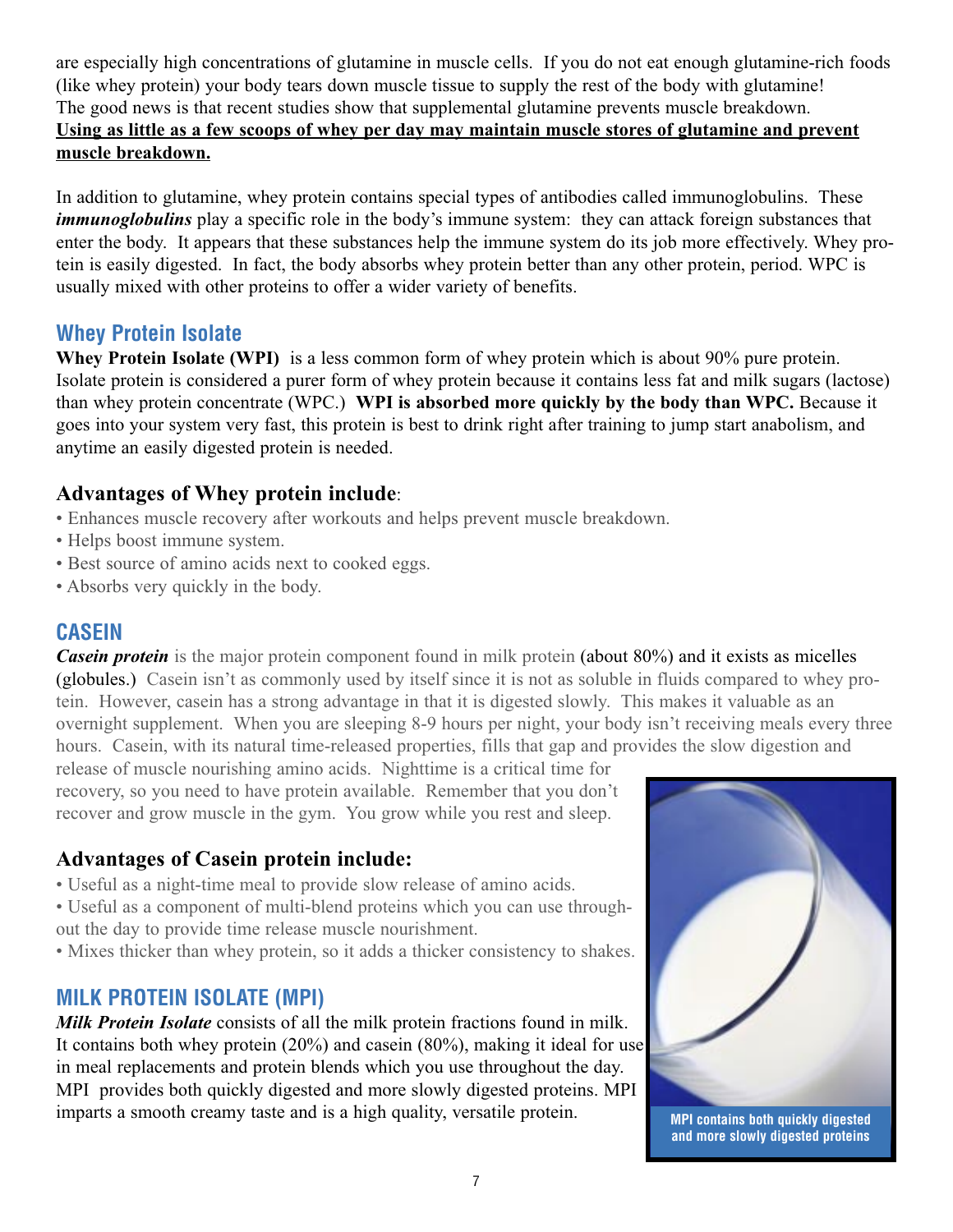## **Advantages of milk protein include:**

- Good for use throughout the day at meals and in between meals
- Excellent taste and solubility

## **SOY PROTEIN CONCENTRATE (SPC) AND ISOLATE (SPI)**

This plant derived protein offers the most complete protein source of any vegetable. Just like with milk protein, it can be purchased in a "concentrate" and an "isolate" version. Soy protein offers anyone who has problems with milk intolerance an alternative source of supplemental protein. Soy protein is an *incomplete protein* in that it does not contain all of the essential amino acids, but this problem is easily overcome when manufacturers fortify it with extra essential aminos or blend it with milk proteins to supply the missing amino acids. Soy protein is high in glutamine, BCAAs, and arginine.

### **Advantages of Soy protein include:**

- Mixes with most foods very well to increase protein content
- Boosts immune system
- Alternative for those who have problems with milk based proteins
- Lowers cholesterol, better for heart patients

• Rich in the *"critical cluster"* of amino acids: glutamine, branched chain amino acids, and arginine.

## **EGG PROTEIN**

Take your egg whites, cook them, dry them out and then grind them up, that is the basis of egg protein. The main advantage of egg protein is that it is a complete protein with more branched chain amino acids than the other proteins.

## **Advantages of egg protein include:**

- Highest amount of BCAA.
- Mixes well with foods to increase overall protein content.
- Egg protein is easily absorbed.
- Fat free.

**Egg protein has more branched chain amino acids than any other protein**

Some older athletic diets proposed eating just raw eggs. The problem with eating raw eggs (including the whites) is that they are poorly absorbed and contain a large amount of a glycoprotein called *avidin*. Avidin attached itself to **biotin**. Once that avidin-biotin forms a bond, the body can't break it apart, so you run the risk of developing a partial or full biotin deficiency. Egg protein has had the avidin neutralized through pasteurization, so it is safe to use. If you are going to use whole eggs or egg whites, cook them first to denature the avidin. This will allow you to absorb 98% of the proteins. Biotin helps the body utilize other B vitamins as well as aids it in the Krebs cycle (energy) in the synthesis of fats  $\&$  proteins and cell reproduction (growth).

## **A QUICK WORD ABOUT REAL FOOD!**

With all this talk about supplements, you'd think eating real food is a bad idea. That isn't true! It is better to eat your protein along with "real food," as it will slow down digestion and will provide beneficial nutrients and fiber that nourish your body and help with digestion and elimination.

Whole grains, vegetables and fruits contain fiber along with trace vitamins and minerals, and should be consumed at meals, regardless of whether your protein comes from an unprocessed animal source such as chicken, turkey fish or beef, or from a protein shake. The best coaches and trainers in the world will tell you that most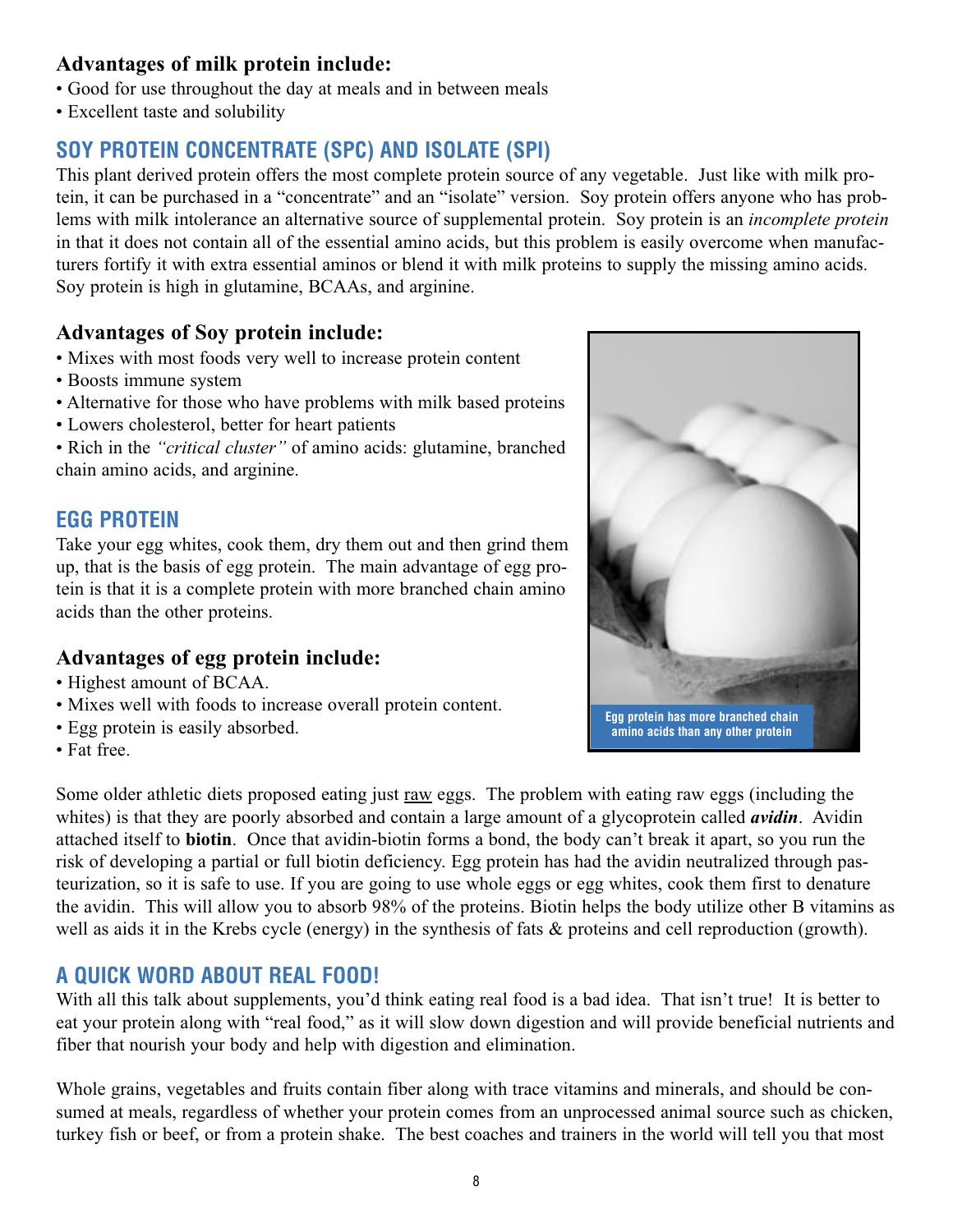of your meals should consist of real food, and you should use supplements to improve your nutrition program, making it higher in protein and nutrients. As an athlete, you need both food and supplements to get bigger, stronger and faster!

One commonly overlooked fact is that in order to gain weight, you must consume sufficient calories. This is true, regardless of your protein and supplement intake. I'll say it again, in order to gain muscular weight, **you must consume more calories than you burn.** If your calories are too low, you simply won't gain weight, even if you are consuming lots of protein! To make up your needed calories, you need to consume lots of whole foods.

When eating a lot of food, it is helpful to take digestive enzymes along with your meals. Your body makes its own digestive enzymes, but adding digestive enzymes to your supplement program takes some of the load off of your body and can help you digest and absorb more protein and more food, more quickly. Digestive enzymes are inexpensive and can be obtained at any health food store. Use a digestive enzyme that contains protease, which digests protein. Take digestive enzymes with meals, or as directed on the bottle.

## **Labrada Proteins**



Lee Labrada and his staff have a top-notch company that provides you with the latest supplements that are the "cutting edge" of the fitness and nutrition industry. Lee and I have had many discussions on the topic of proteins and other issues of nutrition and training. He and his top staff people like Dave Ramirez, who heads the Research & Product Development team, work very hard to offer the best in nutritional supplementation and educate athletes in their online newsletter.

Lee takes a lot of interest and pride in his products and they are the best on the market today. Lee backs it all up with justifiable information that is both scientifically defendable and has years of "real world" testing to establish it. Beware of companies that offer you information that is misleading and not truly based on science.

After reading this article you should have a better understanding of the types of protein that you need to use and also the amount of protein that you need to have on a daily basis. You also know that you need to take in different types of protein at different times. Labrada Nutrition has a whole line of proteins to fit your needs.

Labrada's three main proteins are in a family of supplements that are engineered to help you tailor your proteins to your needs and maximize the absorption. Lee believes so strongly in his products that he has offered a guarantee on them. Who else is doing that?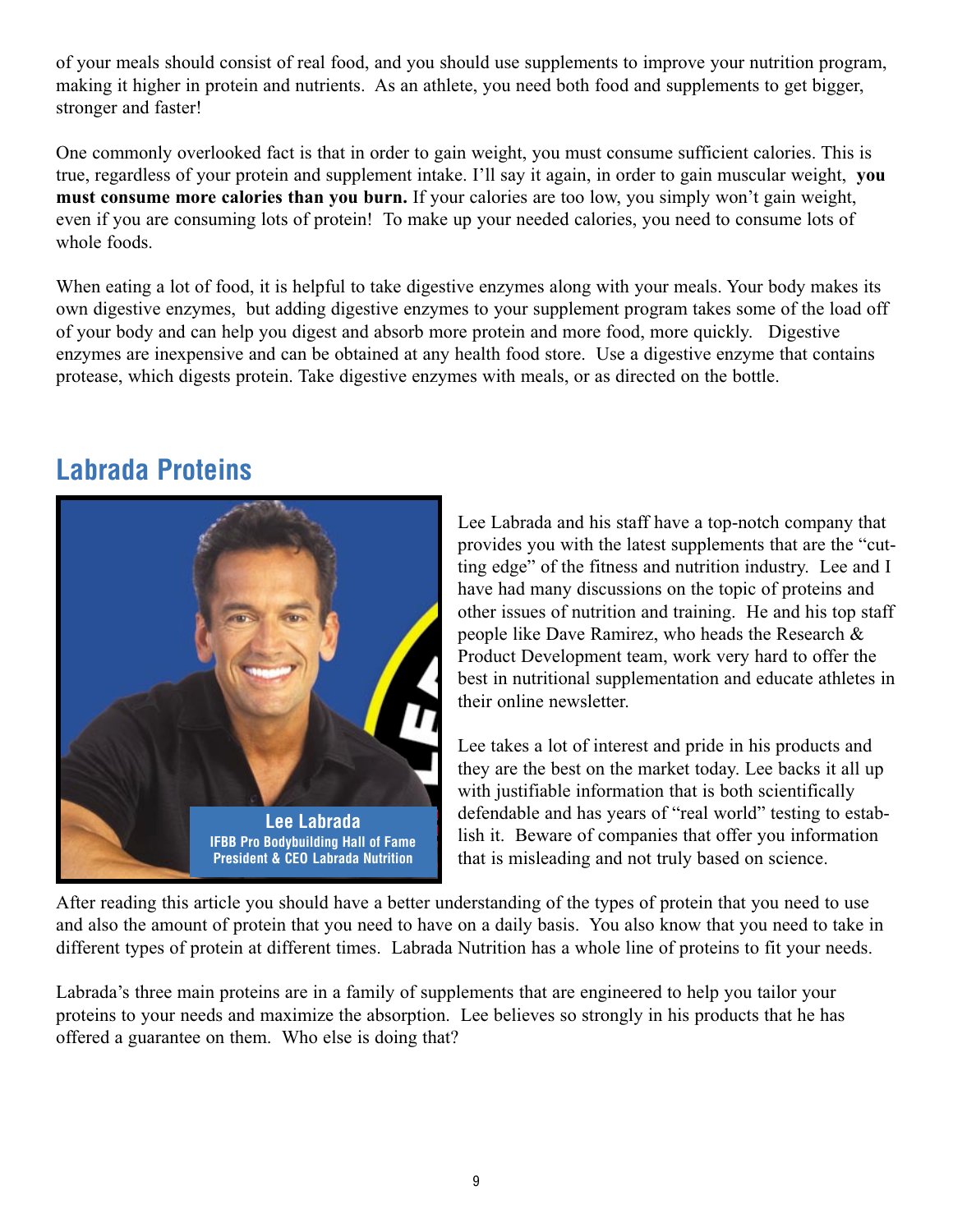The three products in the "60" family are: **ProV60™ , Lean Body Mass 60™ ,** and **IsoPower 60™.**

**All three of these powders contain a big 60 grams of protein per serving, to help athletes get bigger, stronger and faster!**





**ProV60<sup>™</sup>** is a multi-blend of five proteins, and since it is highest in casein protein, is the best for use at bedtime when you want slow extended digestion and absorption of protein. Because it is a blend of quickly absorbed and slowly absorbed proteins, you get the "time-release" effect that is so important to keeping your body in a positive nitrogen retention throughout the night. ProV60 is light and won't weigh you down because it's low in carbohydrates and fats. ProV60 can also be used as a drink with your meals to increase the total protein content of your meals. It's delicious, mixes instantly and is easy to use. I like to mix it with skim milk. *Click here for complete product info: www.labrada.com*

**Lean Body Mass 60™** is the king of weight gainers. It is lower in sugar than the typical cheap weight gainer, so you don't gain the fat, but contains lots of calories and there are six proteins that contain Casein and Whey concentrate and isolate proteins to allow for a complete spectrum of proteins. This is the protein you need if you are young or thin and are having trouble gaining weight. It contains 5 grams of CreaLean**™** creatine to help you pack on more muscle volume and strength. Use of this product will make you gain weight and Lee guarantees it, right there on the package in black and white. You can use this protein right before bed or first thing in the morning to allow for sustained release of nutrition throughout the next six hours. *Click here for complete product info: www.labrada.com*



**IsoPower 60™** is the best protein for quick maximal absorption. It is 100% pure whey protein isolate, and is ideal for pre workout and post workout times to enhance your performance and recovery. This is the right product right before and after a hard weight training workout or athletic performance! It is very low in fat and sugars, and will be completely absorb in most cases in less than 1 hour. *Click here for complete product info: www.labrada.com*

Using all Labrada "60" proteins together will help you maximize your muscle gains, by providing the right protein at the right time. Below is an example of the kind of diet I would write for an athlete who is looking to put on lean muscle mass and gain strength.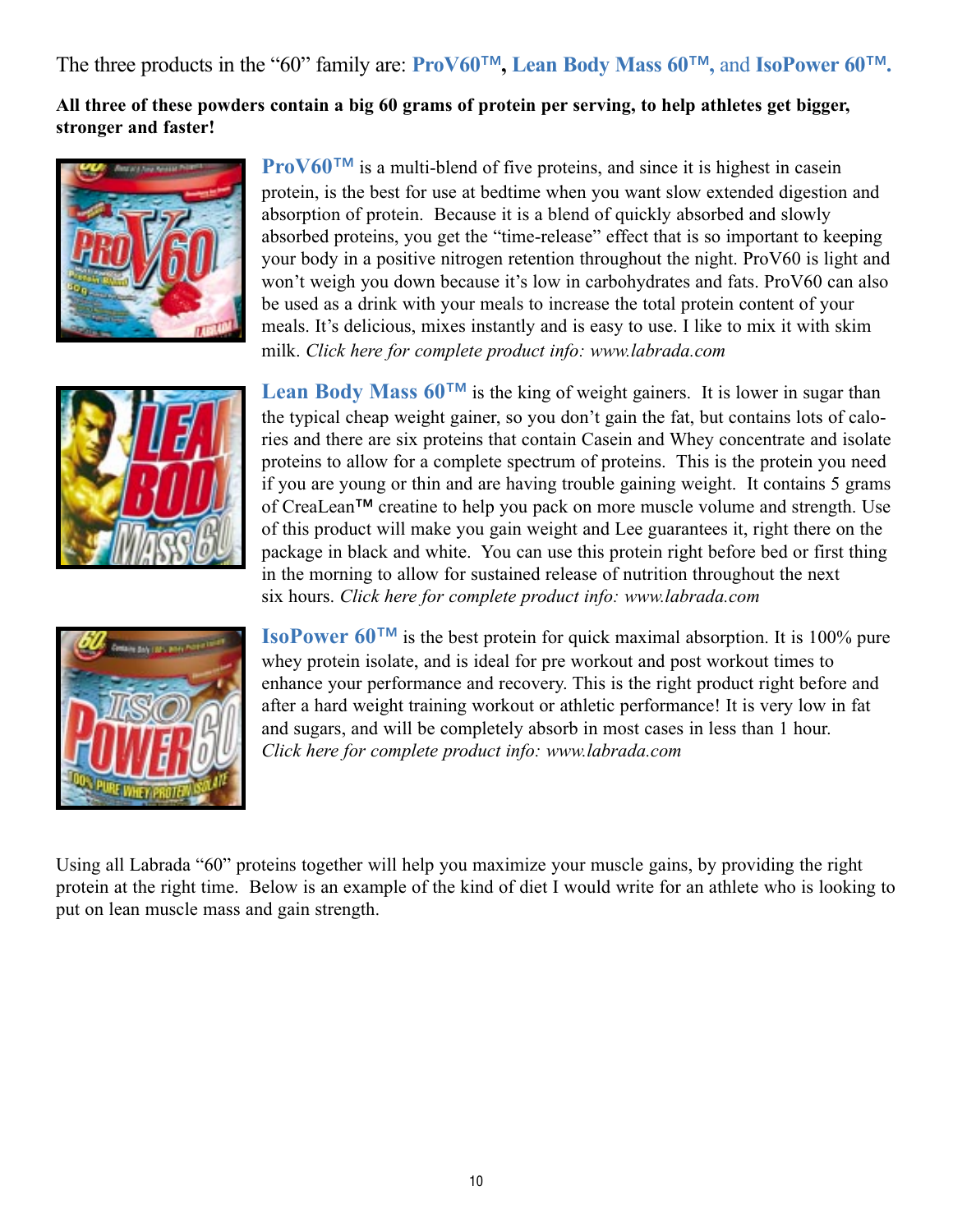## **Average Diet for a Male who is looking to gain muscle mass:**

### **7:00am Pre-workout/ Breakfast**

Large Egg Beaters or egg white omelet made with low fat cheese and your favorite toppings/ or an IsoPower 60 (half-serving/30 grams) protein shake with skim milk; fruit, such as berries; and one cup of whole grain cereal or granola with skim milk, add a handful of nuts such as almonds if you wish

### **8:30am-10:00 Workout**

### **10:00am Post-Workout**

Drink an **Iso Power 60™** (full serving /60 grams) protein shake mixed with skim milk; 1 cup of Oatmeal with cinnamon, raisins; plus a sliced banana

### **12:30pm Lunch**

6-8 oz chicken breast or turkey burger on whole grain bread; baked potato or whole wheat pasta; salad; favorite fruit or granola bar; glass of non-fat chocolate milk

### **3:00 pm Mid-afternoon snack**

**Lean Body Mass 60™** (full serving/ 60 grams) shake, natural peanut butter on whole grain bread, banana



### **5:30 pm Dinner**

6-8 oz of lean protein (fish, chicken, turkey, or lean red meat), one medium sweet potato or bowl of brown rice and black beans, steamed vegetables, apple or granola bar for dessert

### **8:30pm After-Dinner Snack**

Shake made with **ProV60™** (one full serving/ 60grams) and skim milk plus frozen strawberries; small yogurt and granola.

If your workout time is in the afternoon, not to worry; just rearrange the post-workout meal time. Space the other meals and snacks so that you are eating every 3 hours.

**Throughout the day, you should also consume enough water … about 3-4 quarts is right.**

## **Start today!**

Eating right, supplementing right, training hard, and getting enough sleep are the things you must do to get bigger, stronger and faster. At Labrada, we are dedicated to helping you achieve your goals. If you want to become a better athlete and make greater gains, let us help you. Make Labrada's "60" family of proteins part of your weight gain nutrition program starting today.

For more information, please visit Labrada on the web at www.labrada.com , or contact us at 1-800-832-9948.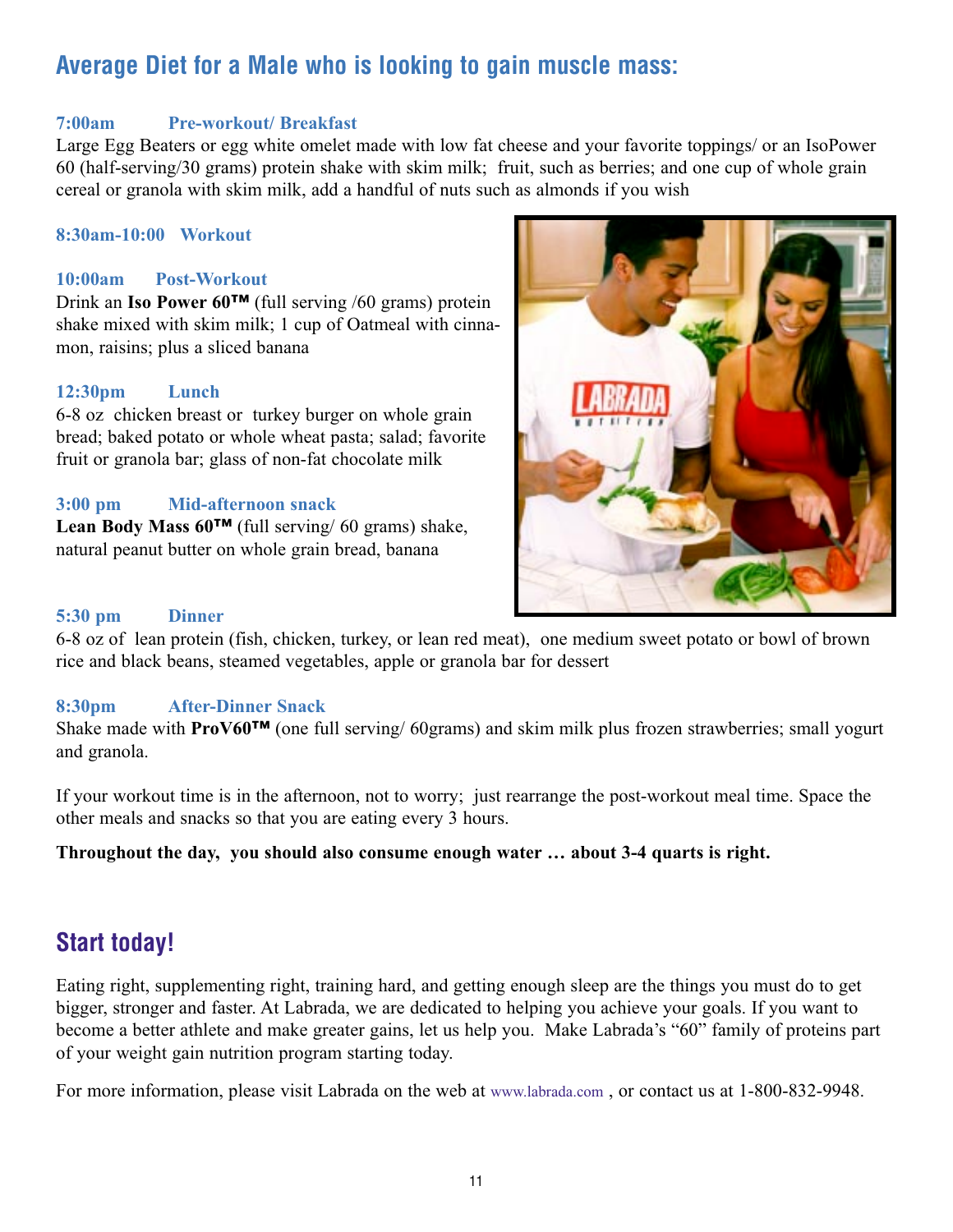## **PROTEIN GLOSSARY**

AMINO ACIDS: These are the nutrients that make up proteins. They are typically classified as either ESSENTIAL or NON-ESSEN-TIAL amino acids.

ESSENTIAL AMINO ACIDS: are not manufactured by the body, these are produced by bacteria or yeast then passed to a plant or another animal that we eat.

NON-ESSENTIAL AMINO ACIDS: are actually developed from the other essential amino acids and therefore are not considered as important to have in the diet. These are usually produced in our bodies, but the processes that produce them can be disrupted due to stress or illness.

PROTEINS: are usually twenty or more amino acids linked together.

BRANCHED CHAIN AMINO ACIDS: these are special amino acid chains that help produce other amino acids like Glutamine. You want a protein supplement that is high in BCAA's. Using this type of protein may reduce your need for additional supplementation of Arginine and Glutamine.

HYPERTROPHY-In muscle terms, this is where your muscle cells actually get bigger.

HYPERPLASIA-In muscle terms, this is where your muscle cells actually replicate. \*Science has long since debated which actually occurs in the muscle, hypertrophy or hyperplasia. According to most experts, both occur, depending on what muscle and your genetic make-up.

POSTIVE NITROGEN BALANCE-This is a state where you are taking in more protein than your body is using.

NEGATIVE NITROGEN BALANCE-This is a state where you are taking in less protein than you are using.

ANABOLISM-tissue building

CATABOLISM-tissue destruction

DEAMINATION-process of removing the amino (nitrogen) from the amino acid, thus producing urea

### **Essential Amino Acids**

### **TRYPTOPHAN**

A natural relaxant Reduces anxiety & depression Helps with the treatment of migraine headaches Boost the immune system Reduces the risk of heart or artery spasms Works with Lysine to reduce cholesterol levels

### **LYSINE**

Very strong at reducting herpes outbreaks and other viral conditions Helps form collagen, to make bone, cartilage and connective tissues Aids in the production of antibodies, harmones and enzymes

#### **METHIONINE**

Helps stop the formation of ammonia Helps with normal hair growth by working on the root Makes the liver produce Lecithin, which lowers cholesterol levels Main supplier of sulfur to prevent skin, nail and hair disorders Natural chelating agent for heavy metal toxins Reduces the liver fat and protects the kidneys

### **PHENYLALANINE**

Reduces hunger pains Used by the brain to produce norepinephrine, a neurotransmitter Keeps you awake and alert Antidepressant Improves memory

#### **THREONINE**

A major product of collagen, elastin (in your skin) and enamel protein Stops the fat build up in the liver Aids in digestion Helps with the absorption of several nutrients

#### **VALINE**

Promotes mental vigor muscle coordination

### **LEUCINE**

Provides ingredients for the manufacturing of vital biochemical processes of the body involved in energy and specifically those that keep you alert.

Stimulates protein synthesis in muscles.

### **ISOLEUCINE**

Provides ingredients for the manufacturing of vital biochemical processes of the body involved in energy.

Non-Essential Amino Acids